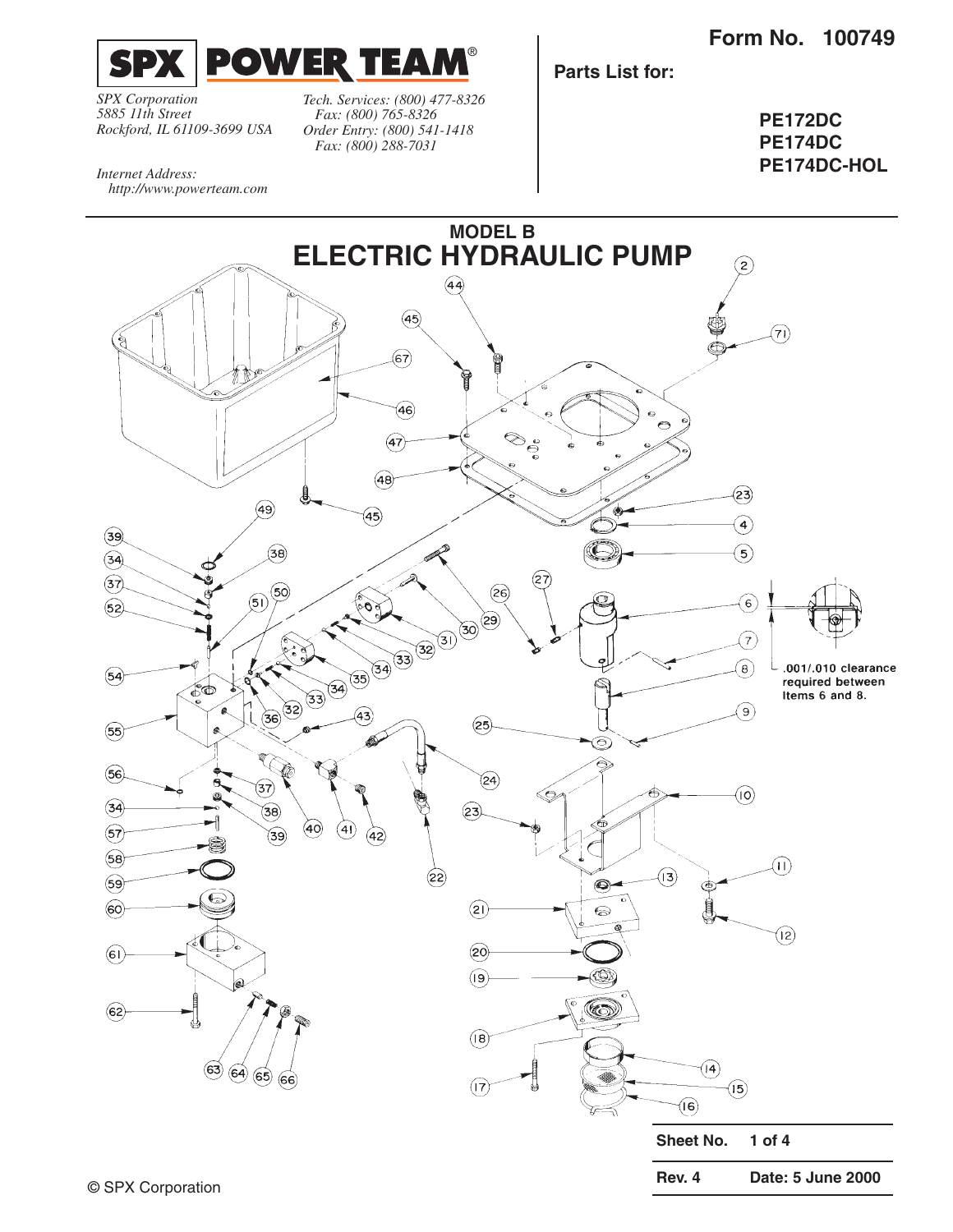| Item<br>No. | Part<br>No.    | No.<br>Req'd          | <b>Description</b>                                                 | Item<br>No. | Part<br>No.                  | No.<br>Req'd   | <b>Description</b>                      |
|-------------|----------------|-----------------------|--------------------------------------------------------------------|-------------|------------------------------|----------------|-----------------------------------------|
| $\sqrt{2}$  | 20937          | 1                     | Filler/Vent Plug                                                   | 40          | 21278                        | 1              | <b>Relief Valve Assembly</b>            |
|             | <b>†27142</b>  | $\mathbf{1}$          | Filler/Vent Plug                                                   |             |                              |                | (Set at 10,100/10,700 PSI)              |
| 4           | 209798         | 1                     | <b>Retaining Ring</b>                                              | 41          | 13229                        | 1              | 90° Elbow                               |
| $\mathbf 5$ | 209805         | 1                     | <b>Ball Bearing</b>                                                | 42          | 10427                        | 1              | Pipe Plug (1/8 NPTF)                    |
| 6           | 45596          | 1                     | Eccentric                                                          | 43          | 15130                        | 1              | Pipe Plug (1/16 NPTF)                   |
| 7           | 10973          | 1                     | <b>Slotted Spring Pin</b>                                          | 44          | 10030                        | 3              | Cap Screw (5/16-18 UNC X 3/4 Lg.;       |
| 8           | 304835         | 1                     | <b>Drive Shaft</b>                                                 |             |                              |                | Torque to 220/240 in. lbs.)             |
| 9           | 209794         | 1                     | <b>Gerotor Drive Pin</b>                                           | 45          | 209799                       | 9              | Machine Screw (1/4-10 X 7/8 Lg.         |
| 10          | 52174          | 1                     | <b>Pump Mounting Bracket</b>                                       |             |                              |                | Self-tapping; Torque to 50/60 in. lbs.) |
| 11          | 10258          | 4                     | Washer (For 3/8 bolt)                                              | 46          | 61165                        | 1              | Reservoir                               |
| 12          | 10048          | 4                     | Cap Screw (3/8-16 UNC X 7/8 Lg.;                                   | 47          | 61166BK2                     | 1              | <b>Cover Plate</b>                      |
|             |                |                       | Torque to 230/250 in. lbs.)                                        | 48          | *40164                       | 1              | <b>Cover Gasket</b>                     |
| 13          | *304830        | 1                     | Seal                                                               | 49          | *10273                       | 1              | O-ring (13/16 X 5/8 X 3/32)             |
|             | <b>†250156</b> | 1                     | Seal                                                               |             | <b>†250157</b>               | 1              | O-ring (13/16 X 5/8 X 3/32)             |
| 14          | 21846          | $\mathbf{1}$          | <b>Filter Support</b>                                              | 50          | *10265                       | 1              | O-ring (5/16 X 3/16 X 1/16)             |
| 15          | 21608          | $\mathbf{1}$          | Filter                                                             |             | <b>†17714</b>                | 1              | O-ring (5/16 X 3/16 X 1/16)             |
| 16          | 11461          | 1                     | <b>Clamp Ring</b>                                                  | 51          | 12149                        | 1              | Dowel Pin                               |
| 17          | 10854          | $\overline{c}$        | Cap Screw (1/4-20UNC X 1-3/4 Lg.;                                  | 52          | *16057                       | 1              | <b>Compression Spring</b>               |
|             |                |                       | Torque to 60/80 in. lbs.)                                          |             |                              |                | (3/16 O.D. X 1" Lg.)                    |
| 18          | 61169          | 1                     | Lower Gerotor Housing                                              | 54          | 209795                       | 1              | <b>Outlet Ball Stop</b>                 |
| 19          | 304826         | 1                     | Gerotor Set                                                        | 55          | 61167                        | 1              | <b>Check Body</b>                       |
| 20          | *10922         | 1                     | O-ring (2-1/8 X 1-15/16 X 3/32)                                    | 56          | *10266                       | 1              | O-ring (3/8 X 1/4 X 1/16)               |
|             | †250158        | 1                     | O-ring (2-1/8 X 1-15/16 X 3/32)                                    |             | †17715                       | 1              | O-ring (3/8 X 1/4 X 1/16)               |
| 21          | 61170          | 1                     | <b>Upper Gerotor Housing</b>                                       | 57          | 211843                       | 1              | Dowel Pin (Loctite pin in piston        |
| 22          | 14440          | 1                     | <b>Swivel Elbow Fitting</b>                                        |             |                              |                | hole with radius end out)               |
| 23          | 10199          | 2                     | Nut (1/4-20 UNC)                                                   | 58          | *16346                       | 1              | <b>Compression Spring</b>               |
| 24          | 304819         | 1                     | <b>Hose Assembly</b>                                               |             |                              |                | (1" O.D. X 7/8 Lg.)                     |
| 25          | 12595          | 1                     | <b>Brass Washer</b>                                                | 59          | *10283                       | 1              | O-ring (2" X 1-5/8 X 3/16)              |
|             |                |                       | (1-1/8 X 1/2 X .077 Thk.)                                          |             | <b>†250159</b>               | 1              | O-ring $(2" X 1-5/8 X 3/16)$            |
| 26          | 10519          | 1                     | Set Screw (1/4-20 UNC X 3/8 Lg.;                                   | 60          | 46063                        | 1              | <b>Automatic Valve Piston</b>           |
|             |                |                       | Torque to 60/80 in. lbs.)                                          | 61          | 52167                        | $\mathbf{1}$   | <b>Automatic Valve Block</b>            |
| 27          | 10136          | 1                     | Set Screw (1/4-20 UNC X 1/4 Lg.;                                   | 62          | 13037                        | $\overline{2}$ | Cap Screw (1/4-20 UNC X 2" Lg.;         |
|             |                |                       | Torque to 60/80 in. lbs.)                                          |             |                              |                | Torque to 40/50 in. lbs.)               |
| 29          | 10022          | 4                     | Cap Screw (1/4-20 UNC X 1-1/2 Lg.;                                 | 63          | 15156                        | 1              | Dowel Pin (Install tapered end          |
|             |                |                       | Torque to 180/200 in. lbs.)                                        |             |                              |                | toward spring)                          |
| 30          | 304820         | 1                     | <b>High Pressure Piston</b>                                        | 64          | *15691                       | 1              | <b>Compression Spring</b>               |
| 31          | 45560          | 1                     | Piston Block                                                       |             |                              |                | (1/4 O.D. X 5/8 Lg.)                    |
| 32          | 24549          | $\overline{c}$        | Valve Guide                                                        | 65          | 10386                        | 1              | Locknut (3/8-24 UNF)                    |
| 33          | *10445         | $\mathbf{2}^{\prime}$ | <b>Compression Spring</b>                                          | 66          | 29786                        | $\mathbf{1}$   | <b>Adjusting Screw</b>                  |
|             |                |                       | (5/32 O.D. X 3/4 Lg.)                                              | 67          | 304841                       | $\overline{c}$ | <b>Trade Name Decal</b>                 |
| 34          | *12223         | 4                     | Ball (3/16 Dia.)                                                   | 71          | 200415                       | 1              | <b>Rubber Seal</b>                      |
| 35          | 45559          | 1                     | <b>Check Block</b>                                                 |             | +17723                       | 1              | <b>Rubber Seal</b>                      |
| 36          | *14763         | 1.                    | O-ring $(7/16 \times 5/16 \times 1/16)$                            |             | PARTS INCLUDED BUT NOT SHOWN |                |                                         |
|             | †13472         | 1.                    | O-ring $(7/16 \times 5/16 \times 1/16)$                            |             | †11278                       | 1              | <b>Tube Elbow</b>                       |
| 37          | *10442         | 2                     | Copper Washer (3/8 X 1/4 X 1/32)                                   |             | <b>†15060</b>                | 1              | Male Connector                          |
| 38          | *209787        | $\overline{c}$        | Replaceable Seat                                                   |             | †251229                      | 1              | Oil Line                                |
| 39          | 209797         | $\mathbf{2}^{\prime}$ | Hollow Lock Screw (7/16-20 UNF-<br>3A; Torque to 180/200 in. lbs.) |             | +250328                      | 1              | Decal (EPR Seals)                       |

Part numbers marked with an asterisk (\*) are contained in Repair Kit No. 300430. Part numbers marked with a dagger (†) are contained in EPR Seal Kit No. 300648.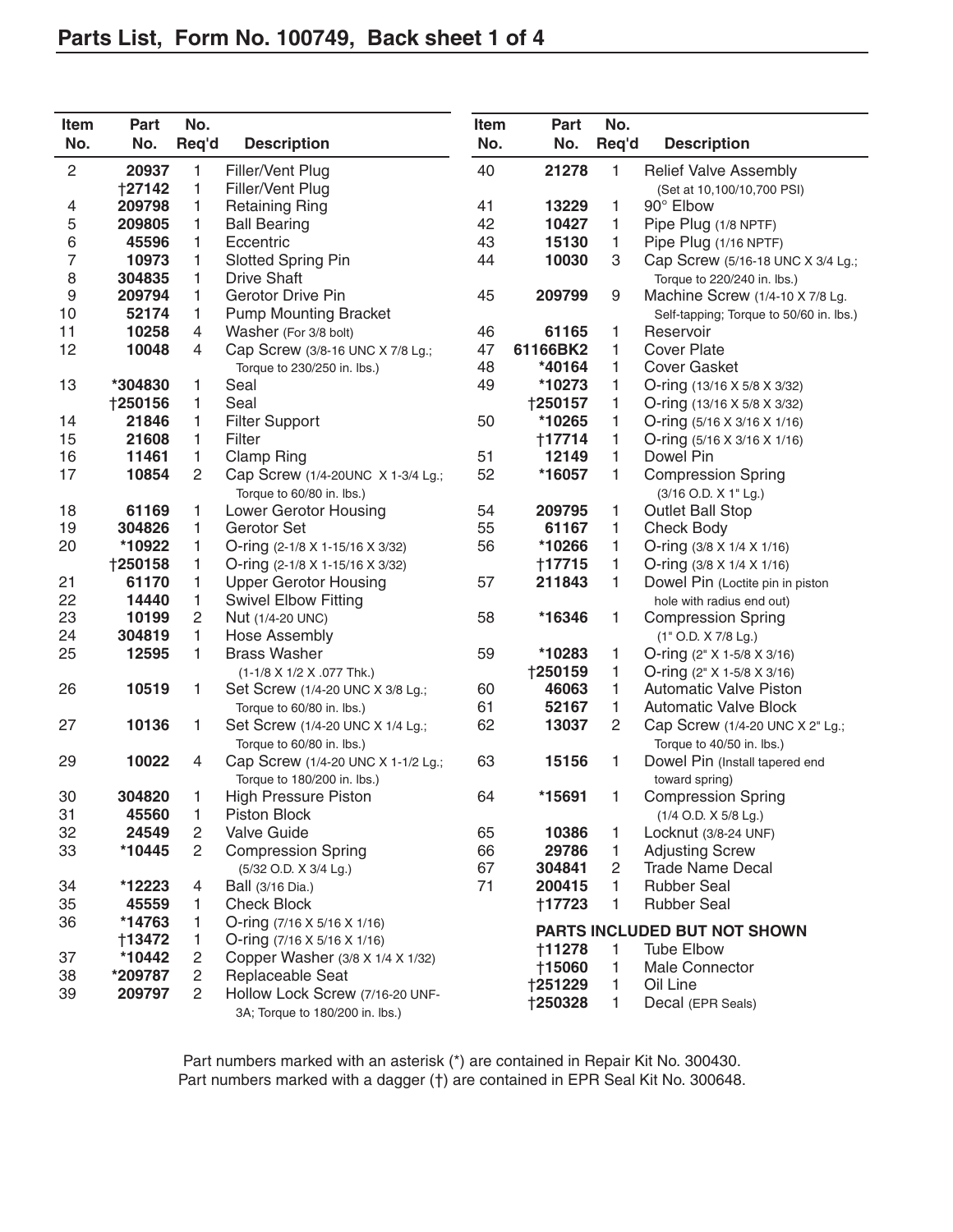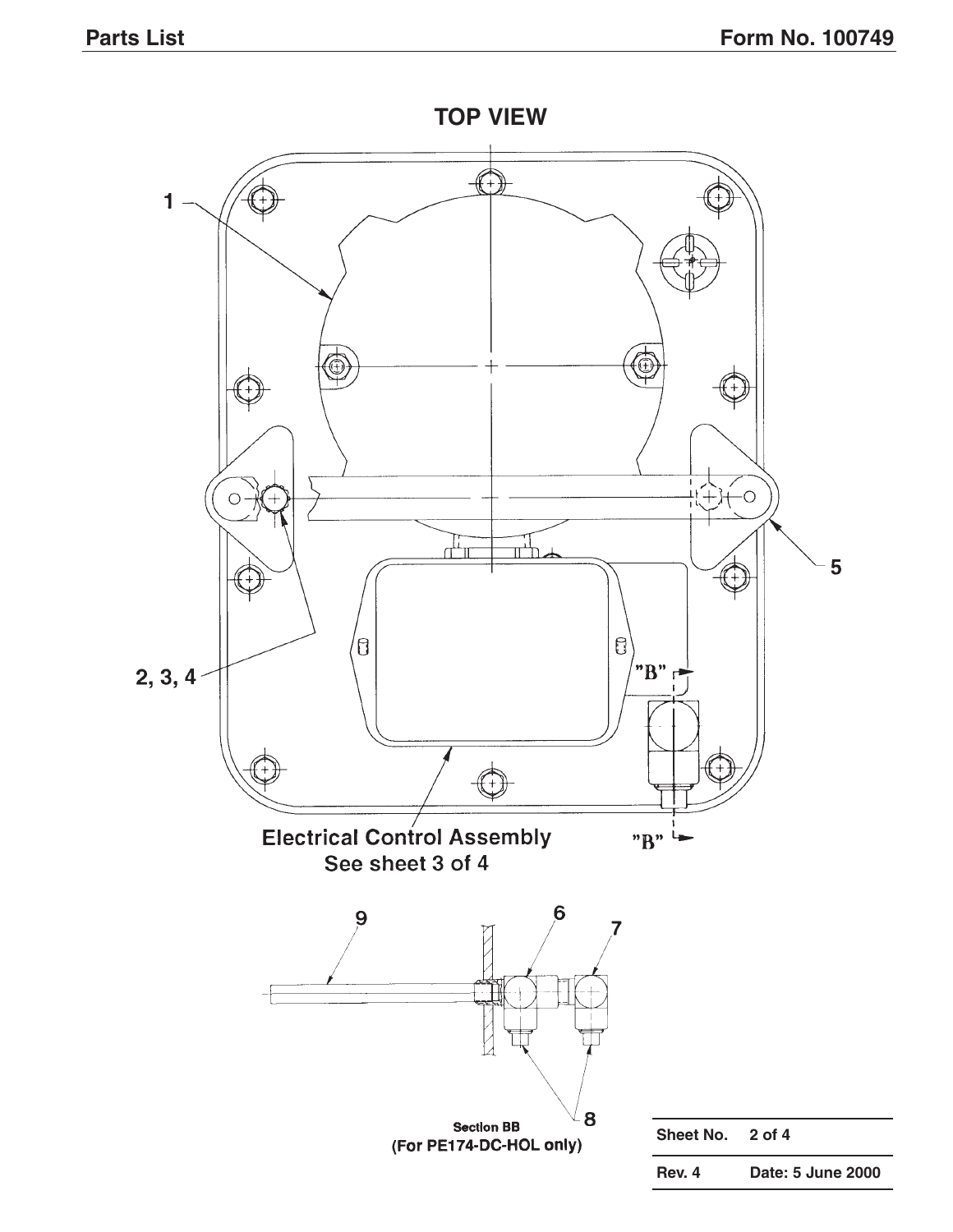| <b>Item</b><br>No. | Part<br>No. | No.<br>Req'd | <b>Description</b>                       |
|--------------------|-------------|--------------|------------------------------------------|
|                    | 52384       |              | Electric D.C. Motor                      |
| 2                  | 12825       | 2            | Cap Screw (1/4-20 x 5/8 Lg.)             |
| 3                  | 10245       | 2            | Washer (For 1/4 bolt)                    |
| 4                  | 10199       | 2            | Hex Nut (1/4-20)                         |
| 5                  | 47492       |              | Handle                                   |
| 6                  | 209230      |              | Tee Fitting (For PE174-DC-HOL)           |
| 7                  | 9681        |              | 90° Elbow Fitting (For PE174DC-HOL only) |
| 8                  | 11036       | 2            | Plug (3/8 NPTF; For PE174DC-HOL only)    |
| 9                  | 200609      |              | Drain Tube (For PE174DC-HOL only)        |

# **HYDRAULIC SCHEMATIC**

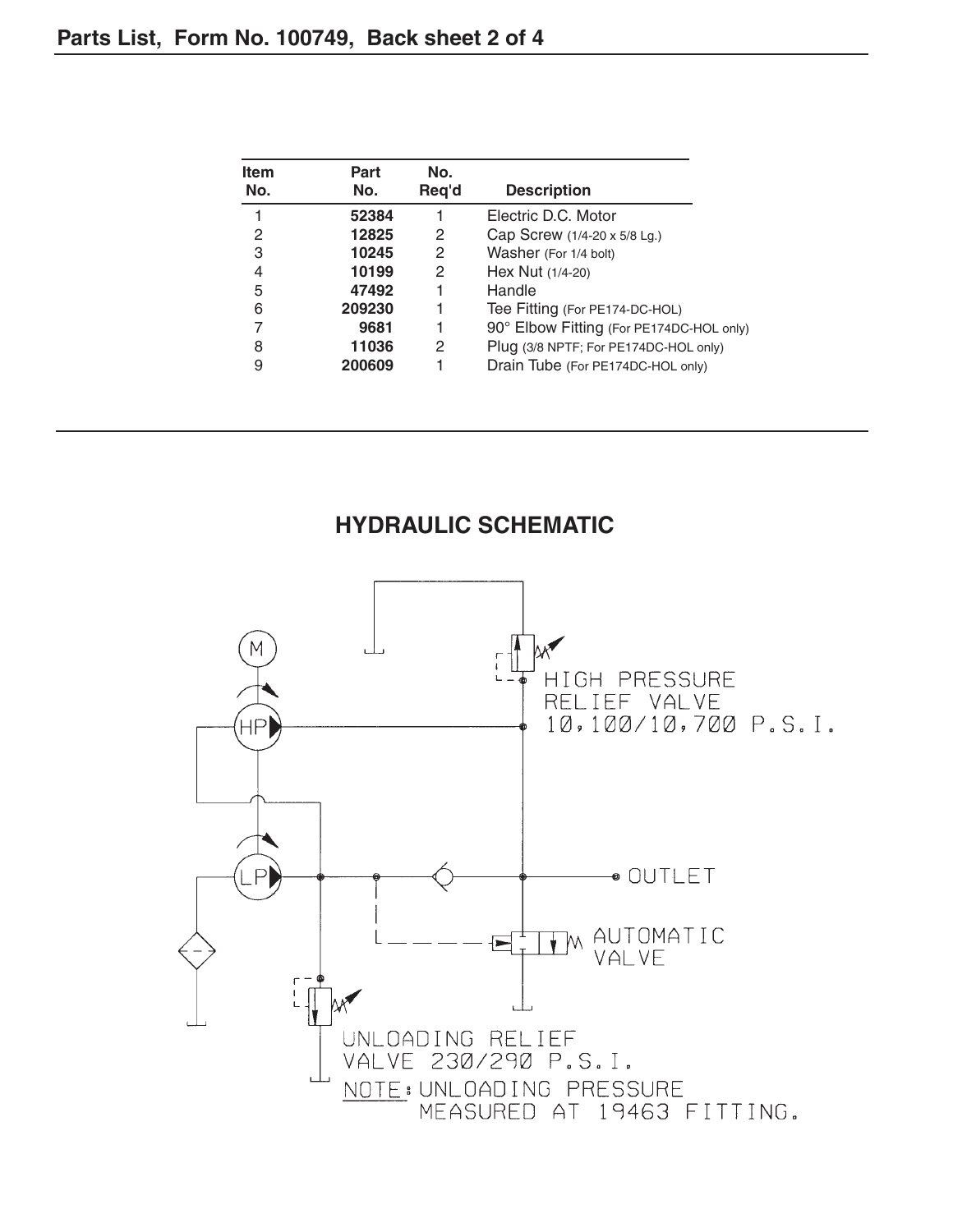# **ELECTRICAL CONTROL ASSEMBLY**

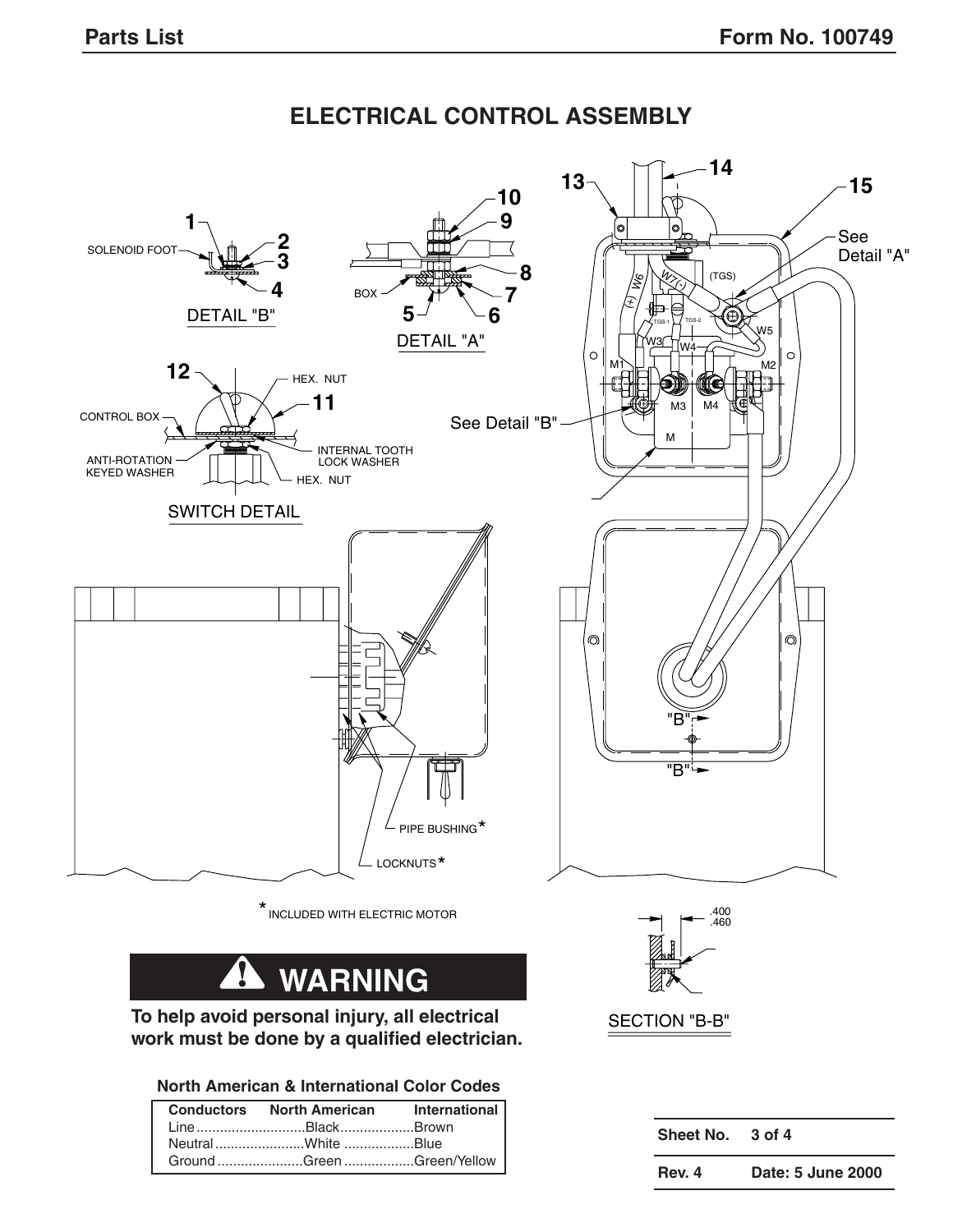# **Parts List, Form No. 100749, Back sheet 3 of 4**

| No.<br>No.<br><b>Description</b><br>Req'd<br>2<br>1<br>11108<br>Lockwasher (#10 External Tooth)<br>$\mathbf{2}$<br>2<br>10197<br>Nut (#10-24 UNC)<br>3<br>2<br>11089<br>Washer (#10 bolt)<br>4<br>2<br>12354<br>Machine Screw (10-24 UNC X 5/8 Lg.)<br>5<br>10614<br>Machine Screw (1/4-20 UNC X 1-1/2 Lg.)<br>6<br>17160<br><b>Special Washer</b><br>7<br>251384<br><b>Rubber Bushing</b> |
|--------------------------------------------------------------------------------------------------------------------------------------------------------------------------------------------------------------------------------------------------------------------------------------------------------------------------------------------------------------------------------------------|
|                                                                                                                                                                                                                                                                                                                                                                                            |
|                                                                                                                                                                                                                                                                                                                                                                                            |
|                                                                                                                                                                                                                                                                                                                                                                                            |
|                                                                                                                                                                                                                                                                                                                                                                                            |
|                                                                                                                                                                                                                                                                                                                                                                                            |
|                                                                                                                                                                                                                                                                                                                                                                                            |
|                                                                                                                                                                                                                                                                                                                                                                                            |
|                                                                                                                                                                                                                                                                                                                                                                                            |
| 8<br><b>Nylon Seal</b><br>202614                                                                                                                                                                                                                                                                                                                                                           |
| 9<br>2<br>11351<br>Lockwasher (1/4 External Tooth)                                                                                                                                                                                                                                                                                                                                         |
| 3<br>10<br>10199<br>Nut (1/4-20 UNC)                                                                                                                                                                                                                                                                                                                                                       |
| <b>Switch Guard</b><br>11<br>352061                                                                                                                                                                                                                                                                                                                                                        |
| 12<br>12301<br><b>Toggle Switch</b>                                                                                                                                                                                                                                                                                                                                                        |
| <b>Conduit Connector</b><br>13<br>211240                                                                                                                                                                                                                                                                                                                                                   |
| 14<br>306972<br><b>Battery Cable</b>                                                                                                                                                                                                                                                                                                                                                       |
| 15<br>47810<br>Control Box (NOTE: Includes box, cover, and two screws.)                                                                                                                                                                                                                                                                                                                    |

### **PARTS INCLUDED BUT NOT SHOWN**

| 13890 | Indicator Switch Plate |
|-------|------------------------|
|       |                        |

### **ELECTRICAL SCHEMATIC 12 V.D.C.**



Note: Shaded areas reflect last revision(s) made to this form.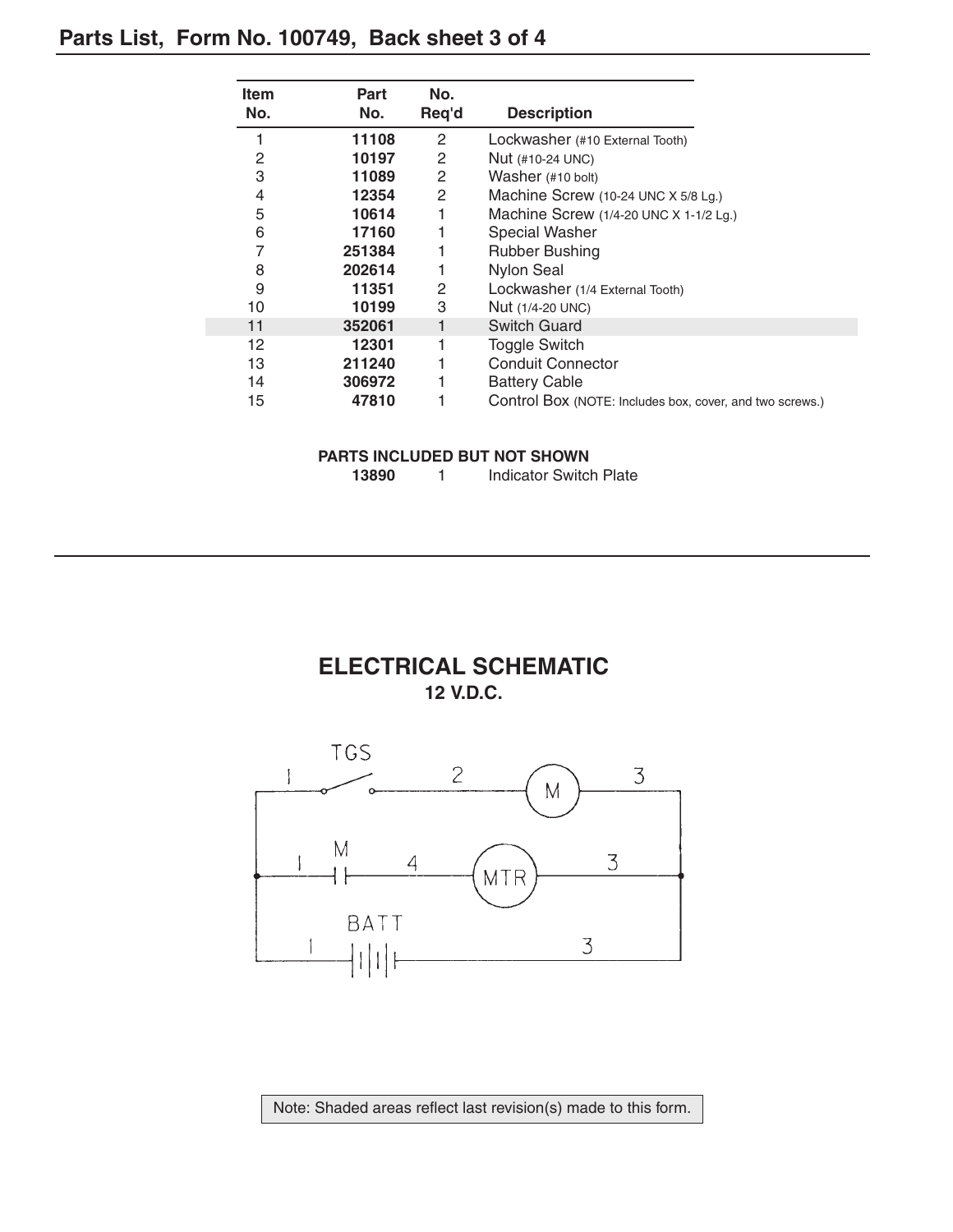

### **TWO POSITION, 2-WAY MANUAL VALVE (FOR PE172DC)**

Part numbers marked with an asterisk (\*) are contained in Repair Kit No. 300430. Part numbers marked with a dagger (†) are contained in EPR Seal Kit No. 300648.

Refer to any operating instructions included with this product for detailed information about operation, testing, disassembly, reassembly, and preventive maintenance.

Items found in this parts list have been carefully tested and selected. **Therefore: Use only genuine Power Team replacement parts!**

Additional questions can be directed to our Technical Services Department.

**Sheet No. 4 of 4**